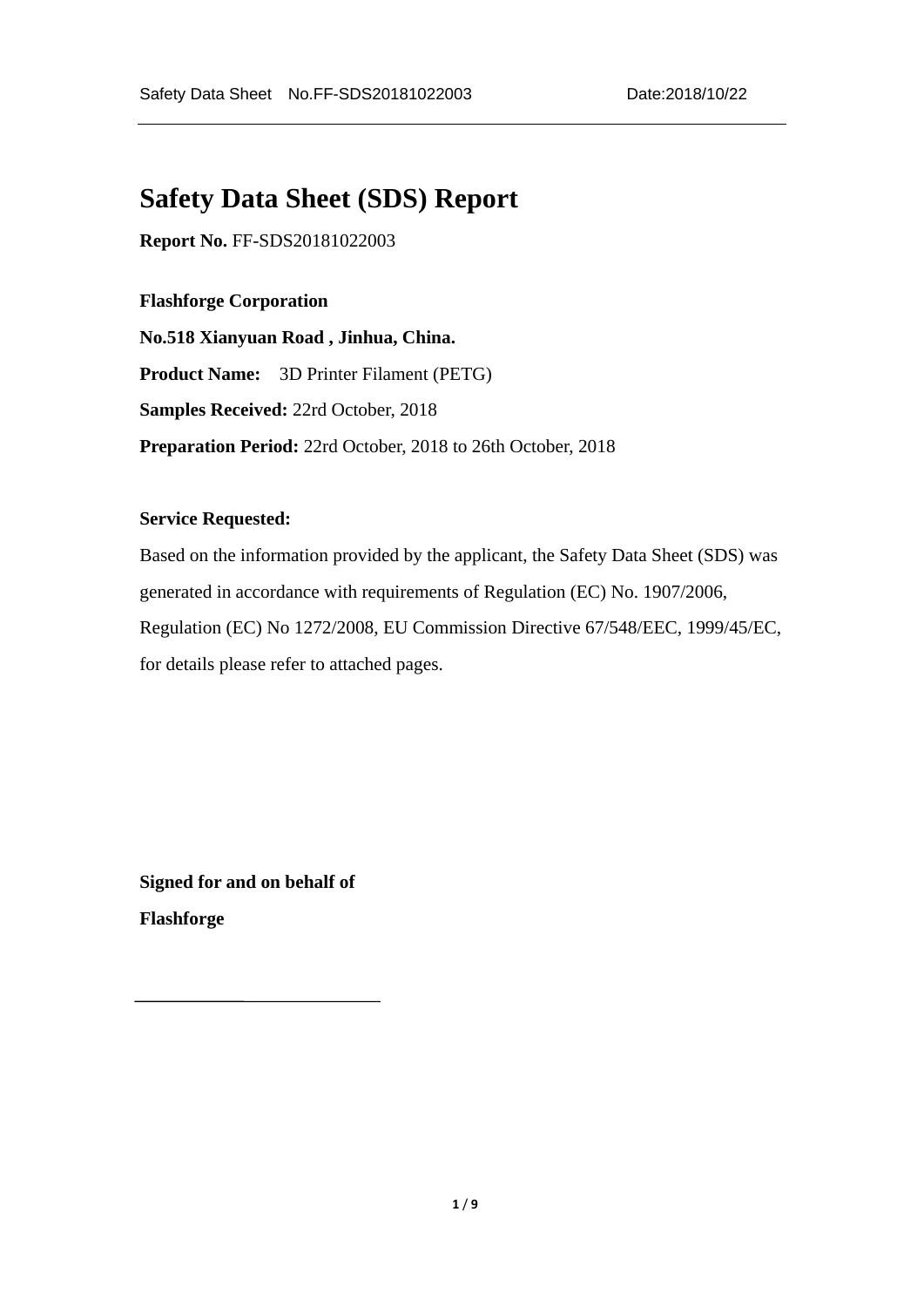# **SECTION1. Identification of the product and the company/undertaking 1.1. Product identifier:**  Product name: 3D Printer Filament (PETG) Synonyms: Filament Proper shipping name: None Other identities: None **1.2. Relevant identified uses of the product and uses advised against 1.2.1. Relevant identified uses**  Used for 3D Print  **1.2.2. uses advised against**  Advise against other uses. **1.3. Details of the supplier of the safety data sheet**  Supplier name: Flashforge Corporation Address: No.518, Xianyuan Road, Jinhua, China. Telephone: +86 579 82273989 Emergency telephone: +86 579 82273989 E-mail: pjy@sz3dp.com Importer name: UFP Deutschland GmbH Address: Carl-Friedrich-Gauss-Str. 11 47475 Kamp-Lintfort, Germany Telephone: +49 (0) 28 42.983-600 E-mail: info@ufp.de Emergency telephone: +49 (0) 28 42.983-600 **1.4. Emergency telephone number Country Advisory body Address Emergency number**  Germany UFP Deutschland GmbH Carl-Friedrich-Gauss-Str.11 +49 (0) 28 42.983-600 47475 Kamp-Lintfort, Germany **SECTION2. Hazards identification 2.1. Classification of the product**

 **Classification according to Directive 1999/45/EC(DPD)** 

Not considered as dangerous mixture.

 **Other adverse physico-chemical, human health and environmental** 

 **effects** 

None

# **2.2. Label elements**

#### **Labelling according to Directive 1999/45/EC**

None

# **2.3. Other hazards**

None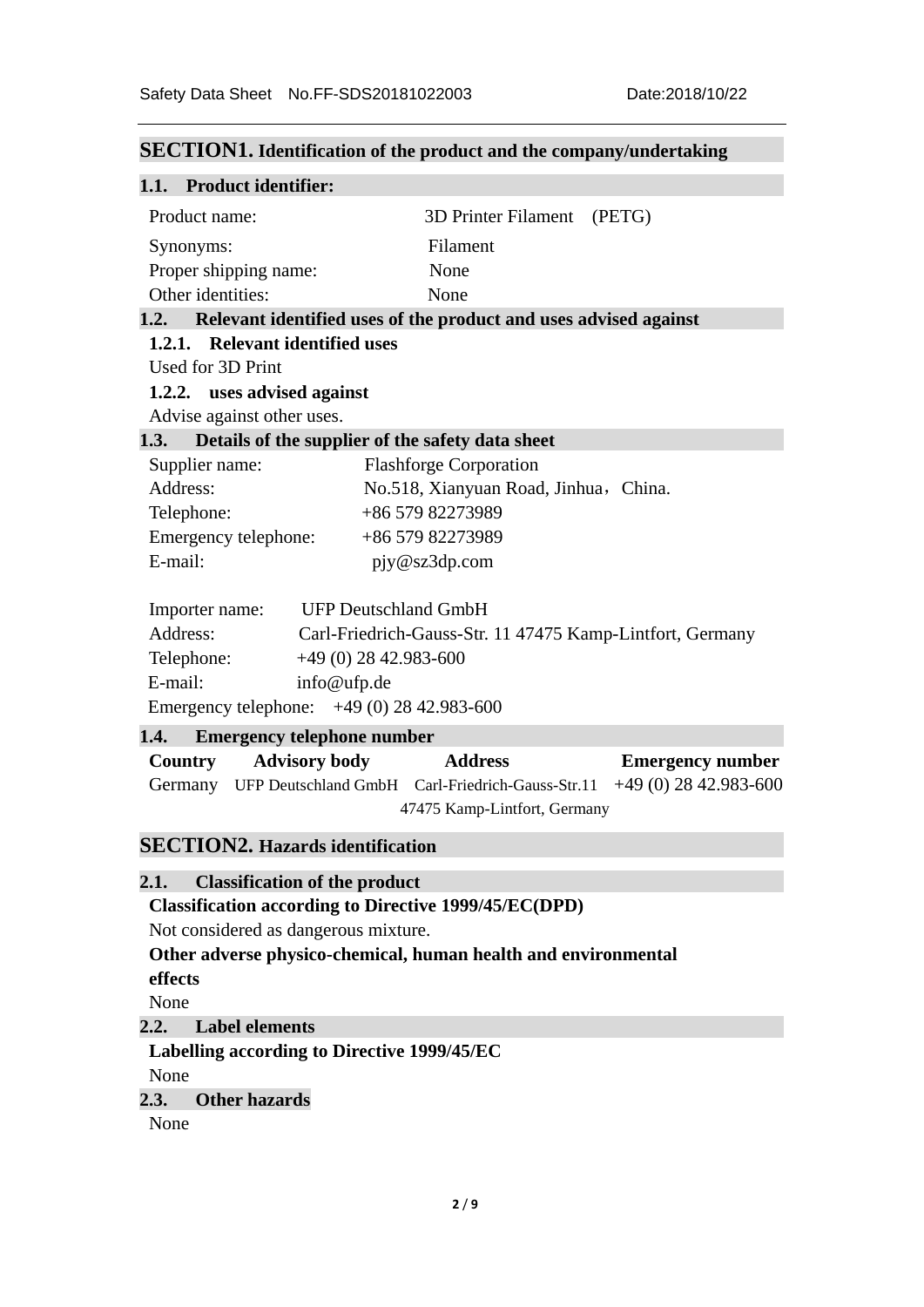#### **SECTION 3: Composition/information on ingredients**

# **3.1. Substance**

#### Not applicable.

# **3.2. Mixture**

| $\ddotsc$<br>TY <b>ITA</b> ULLU |                   |                  |                                  |                |
|---------------------------------|-------------------|------------------|----------------------------------|----------------|
| Ingredient                      | <b>CAS number</b> | Concentration(%) | <b>Hazard class and category</b> | Hazard         |
|                                 |                   |                  |                                  | statement      |
| <b>PETG</b>                     | 25038-91-9        | >99.9            | not classified                   | not classified |
| <b>Others</b>                   |                   | ${\leq}0.1$      |                                  |                |

# **SECTION4: First aid measures**

# **4.1. Description of first aid measures**

**Inhalation:** Move victim to fresh air. If not breathing, give artificial respiration. Get medical attention.

**Skin contact:** Immediately wash with plenty of soap and water.

**Eye contact:** Immediately flush eyes with running water for at least 20 minutes holding eyelids open. Get medical attention.

**Ingestion:** Do not induce vomiting. Give 1-2 glasses of water to a conscious victim. Never give anything by mouth to an unconscious victim. Get medical attention.

# **4.2. Most important symptoms and effects, both acute and delayed**

#### **Inhaled:**

The material is not thought to produce adverse health effects or irritation of the respiratory tract (as classified by EC Directives using animal models).Nevertheless, good hygiene practice requires that exposure be kept to a minimum and that suitable control measures be used in an occupational setting.

# **Ingestion:**

Although ingestion is not thought to produce harmful effects (as classified under EC Directives), the material may still be damaging to the health of the individual, following ingestion, especially where pre-existing organ (e.g liver, kidney) damage is evident. Present definitions of harmful or toxic substances are generally based on doses producing mortality rather than those producing morbidity (disease, ill-health).

# **Skin Contact:**

Skin contact is not thought to have harmful health effects (as classified under EC Directives); the material may still produce health damage following entry through wounds, lesions or abrasions.

# **Eye:**

Although the material is not thought to be an irritant (as classified by EC Directives), direct contact with the eye may produce transient discomfort characterised by tearing or conjunctival redness (as with windburn).

# **Chronic:**

Long-term exposure to the product is not thought to produce chronic effects adverse to health (as classified by EC Directives using animal models); nevertheless exposure by all routes should be minimised as a matter of course.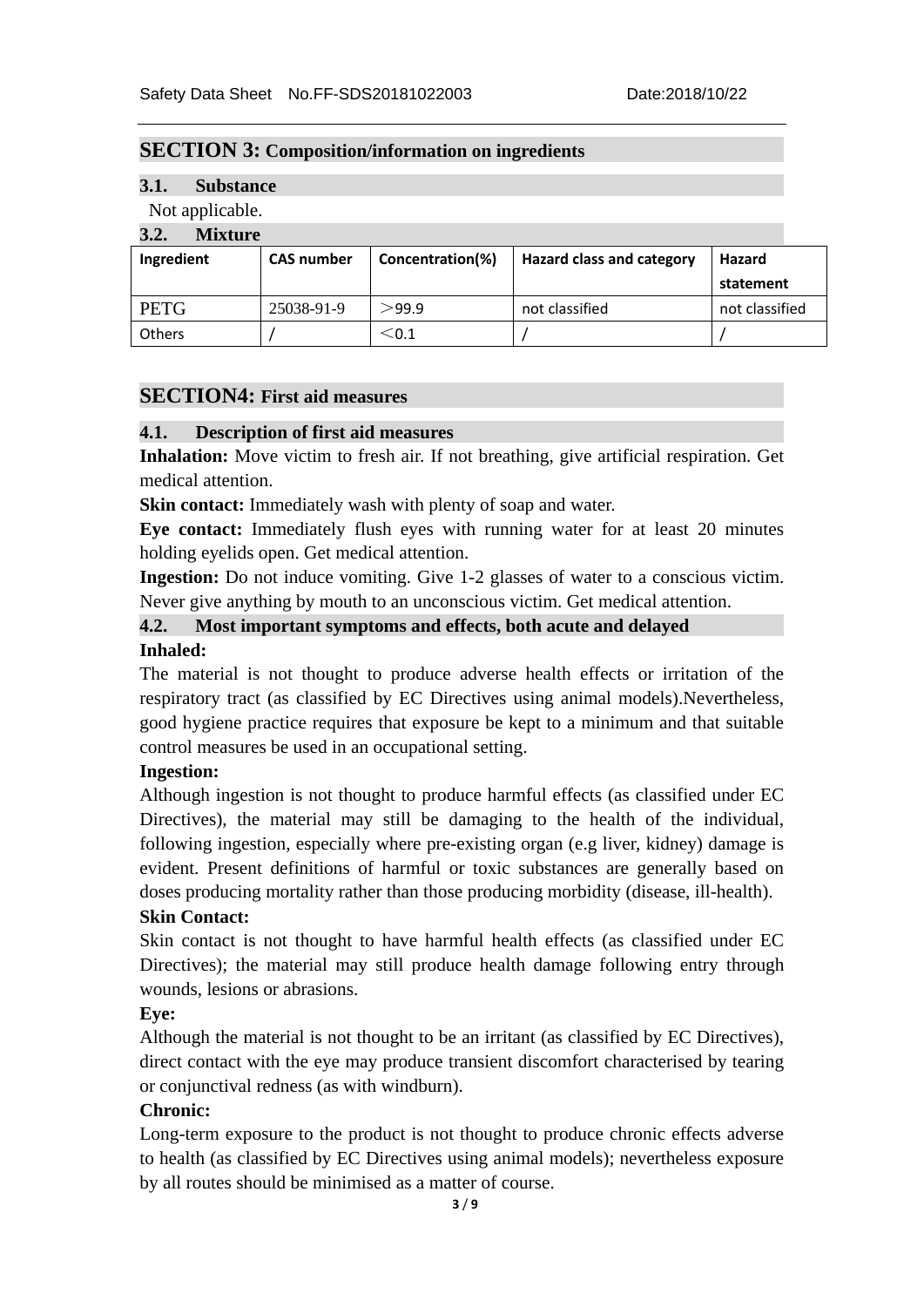# **4.3. Indication of any immediate medical attention and special treatment needed**

Get medical attention and treat symptomatically.

# **SECTION5. Firefighting measures**

# **5.1. Extinguishing media**

There is no restriction on the type of extinguisher which may be used.

Use extinguishing media suitable for surrounding area.

# **5.2. Special hazards arising from the product**

No data available.

# **5.3. Advice for firefighters**

Alert Fire Brigade and tell them location and nature of hazard.

Wear breathing apparatus plus protective gloves.

Prevent, by any means available, spillage from entering drains or water courses.

Use water delivered as a fine spray to control fire and cool adjacent area.

DO NOT approach containers suspected to be hot.

Cool fire exposed containers with water spray from a protected location.

Only when safe to do so, remove containers from path of fire.

# **SECTION 6: Accidental release measures**

# **6.1. Personal precautions, protective equipment and emergency procedures**

# **6.1.1. For non-emergency personnel**

Wear chemical goggles and chemical resistant gloves.

# **6.1.2. For emergency responders**

Wear breathing apparatus plus protective gloves. Remove ignition sources and provision of sufficient ventilation, evacuate the danger area and consult experts.

# **6.2. Environmental precautions**

Take precautions to prevent entry into waterways, sewers, or surface drainage systems. Dispose according to local or international regulations.

# **6.3. Methods and material for containment and cleaning up**

# **Minor Spills:**

Use appropriate tools to put the splash liquid in suitable container for recovery or disposal.

Clean up all spills immediately.

Avoid breathing vapours and contact with skin and eyes.

Control personal contact with the substance, by using protective equipment.

Contain and absorb spill with sand, earth, inert material or vermiculite.

# **Major Spills:**

Clear area of personnel and move upwind.

Alert Fire Brigade and tell them location and nature of hazard.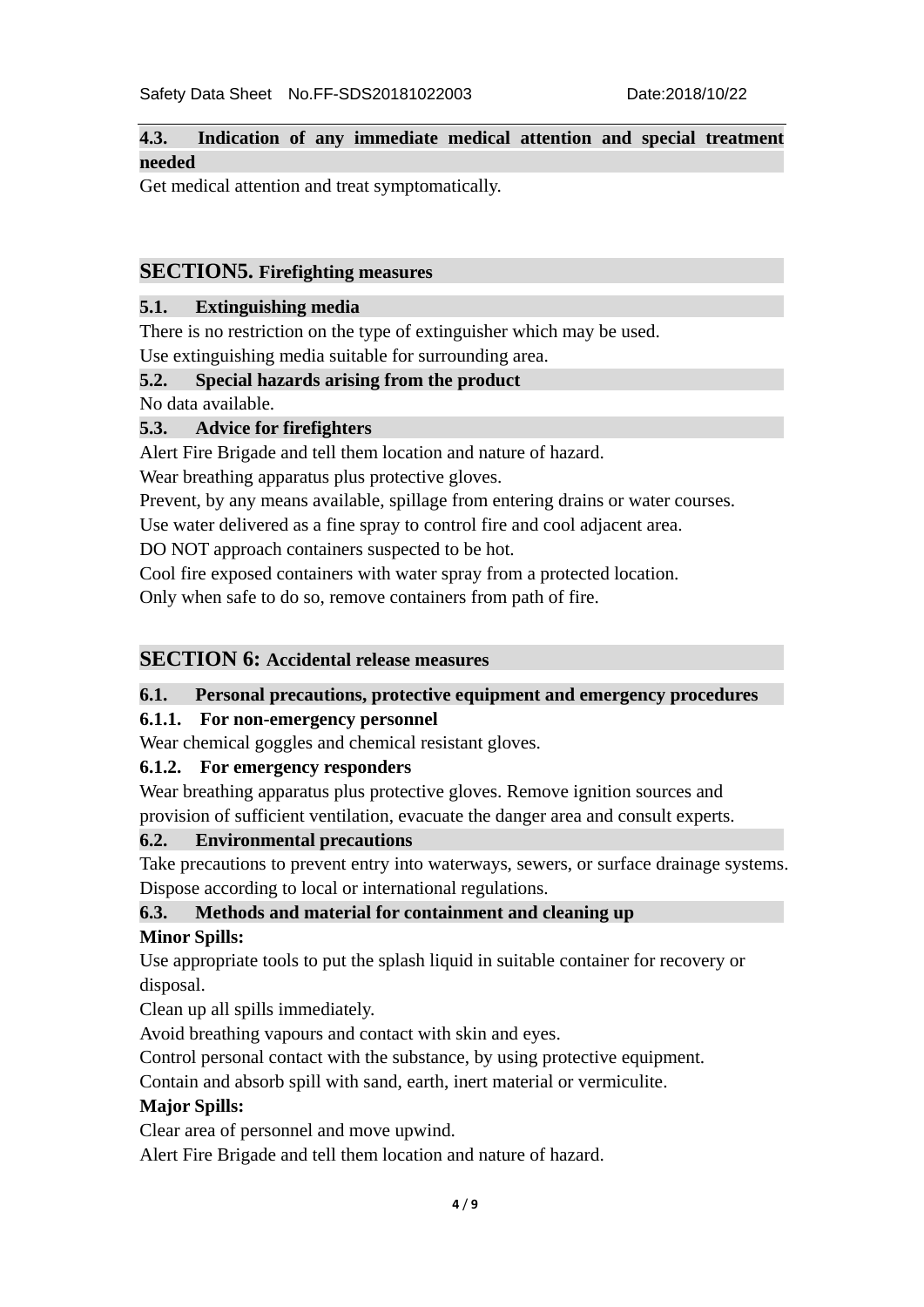Control personal contact with the substance, by using protective equipment. Prevent spillage from entering drains, sewers or water courses.

#### **6.4. Reference to other sections**

Refer to Section 8 for Personal Protective Equipment advice.

# **SECTION 7: Handling and storage**

#### **7.1. Precautions for safe handling**

Do not handle until all safety precautions have been read and understood. Do not eat, drink or smoke when using this product.

Keep away from heat and flame.

# **7.2. Conditions for safe storage, including any incompatibilities**

Keep in a cool, well ventilated place. Keep away from children.

#### **7.3. Specific end use(s)**

Apart from the uses mentioned in section 1.2, no other specific uses are stipulated.

#### **SECTION 8: Exposure controls/personal protection**

#### **8.1. Control parameters**

**DNELs:** Not available

**PNECs:** Not available

**Additional information:** The list valid during the making were used as basic

# **8.2. Exposure controls**

Engineering controls are used to remove a hazard or place a barrier between the worker and the hazard. Well-designed engineering controls can be highly effective in protecting workers and will typically be independent of worker interactions to provide this high level of protection.

The basic types of engineering controls are:

Process controls which involve changing the way a job activity or process is done to reduce the risk.

Enclosure and/or isolation of emission source which keeps a selected hazard

"physically" away from the worker and ventilation that strategically "adds" and "removes" air in the work environment.

General Personal Protection: Safety goggles or face shield, chemical resistant gloves, protective clothing and apparatus.

#### **SECTION9: Physical and chemical properties**

# **9.1. Information on basic physical and chemical properties**

| <b>Physical state:</b> | Solid            |
|------------------------|------------------|
| <b>Color:</b>          | variable         |
| Odour:                 | <b>Odourless</b> |
| pH-value:              |                  |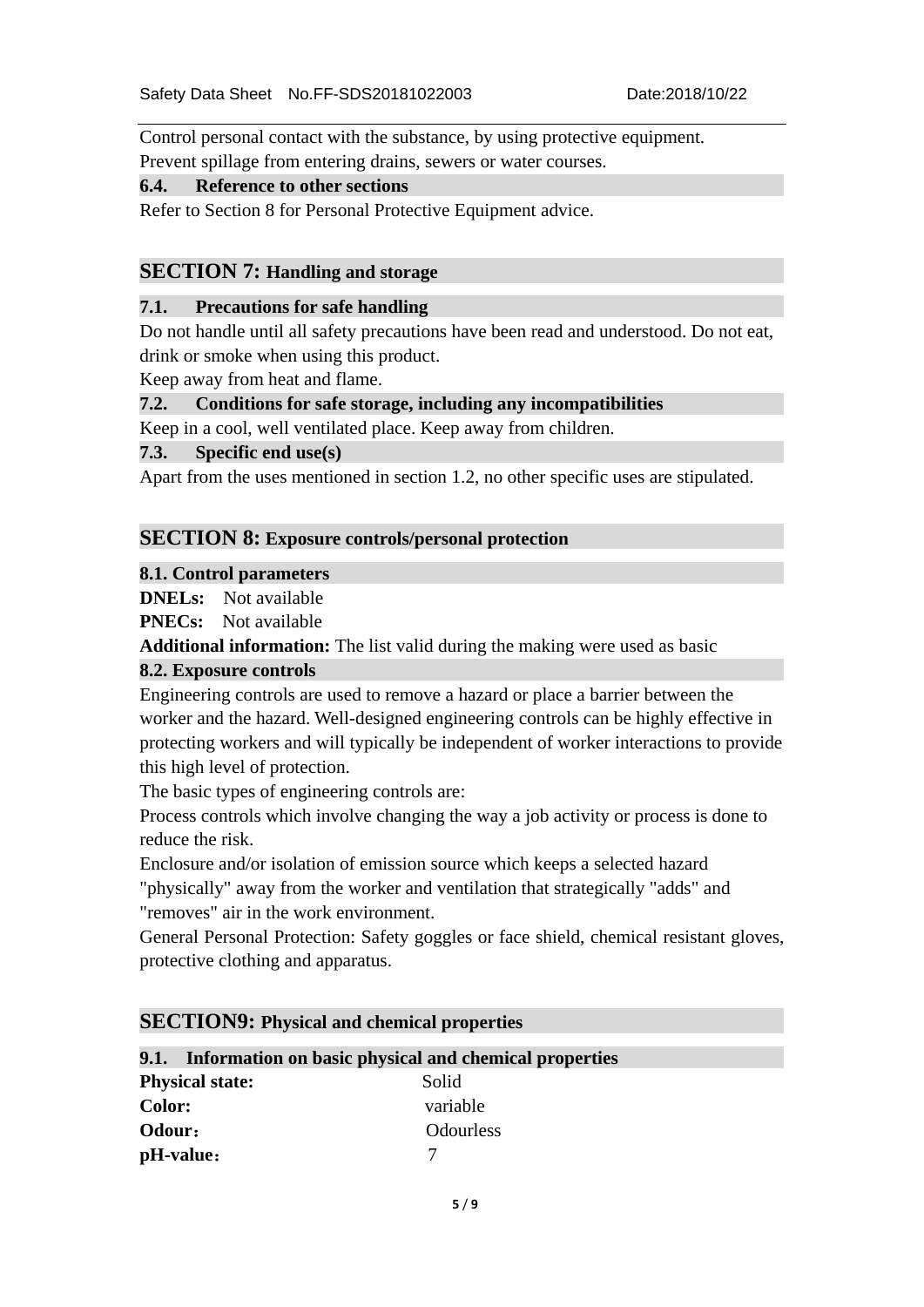| <b>Melting point / Melting range:</b> | $70 - 120$ °C                              |
|---------------------------------------|--------------------------------------------|
| <b>Boiling point / Boiling range:</b> | $≥250^{\circ}$                             |
| <b>Flash point:</b>                   | No flash point                             |
| <b>Flammability</b> (solid, gaseous): | Slight                                     |
| <b>Ignition temperature:</b>          | $>$ 380℃                                   |
| Auto igniting:                        | Do not self-ignite under normal condition. |
| Danger of explosion:                  | Does not present an explosion hazard under |
|                                       | normal condition.                          |
| Vapour pressure:                      | Not applicable                             |
| <b>Density:</b>                       | $1.29 - 1.4$ g/cm <sup>3</sup>             |
| <b>Evaporation rate:</b>              | Not applicable                             |
| <b>Water solubility:</b>              | Insoluble in water                         |
| <b>Viscosity:</b>                     | Not applicable                             |
| 9.2.<br><b>Other information</b>      |                                            |

No data available.

# **SECTION10: Stability and reactivity**

# **10.1. Reactivity**

May react with strong acid, alkali, oxidizing agents and incompatible materials.

#### **10.2. Chemical stability**

Product is considered stable and hazardous polymerisation will not occur.

#### **10.3. Possibility of hazardous reactions**

No dangerous reactions known.

#### **10.4. Conditions to avoid**

High temperature, ignition sources (sparks, flames, static), incompatible materials.

#### **10.5. Incompatible materials**

Strong acid, alkali and oxidizing agents

# **10.6. Hazardous decomposition products**

On combustion or thermal decomposition, may emit toxic fumes

#### **SECTION 11: Toxicological information**

#### **11.1. Information on toxicological effects**

No data available for this mixture.

#### **SECTION 12: Ecological information**

# **12.1. Aquatic toxicity**

| Not available.                      |                        |           |
|-------------------------------------|------------------------|-----------|
| 12.2. Persistence and degradability |                        |           |
|                                     | <b>Biodegradation:</b> | Non-toxic |
| <b>Abiotic degradation:</b>         |                        | Non-toxic |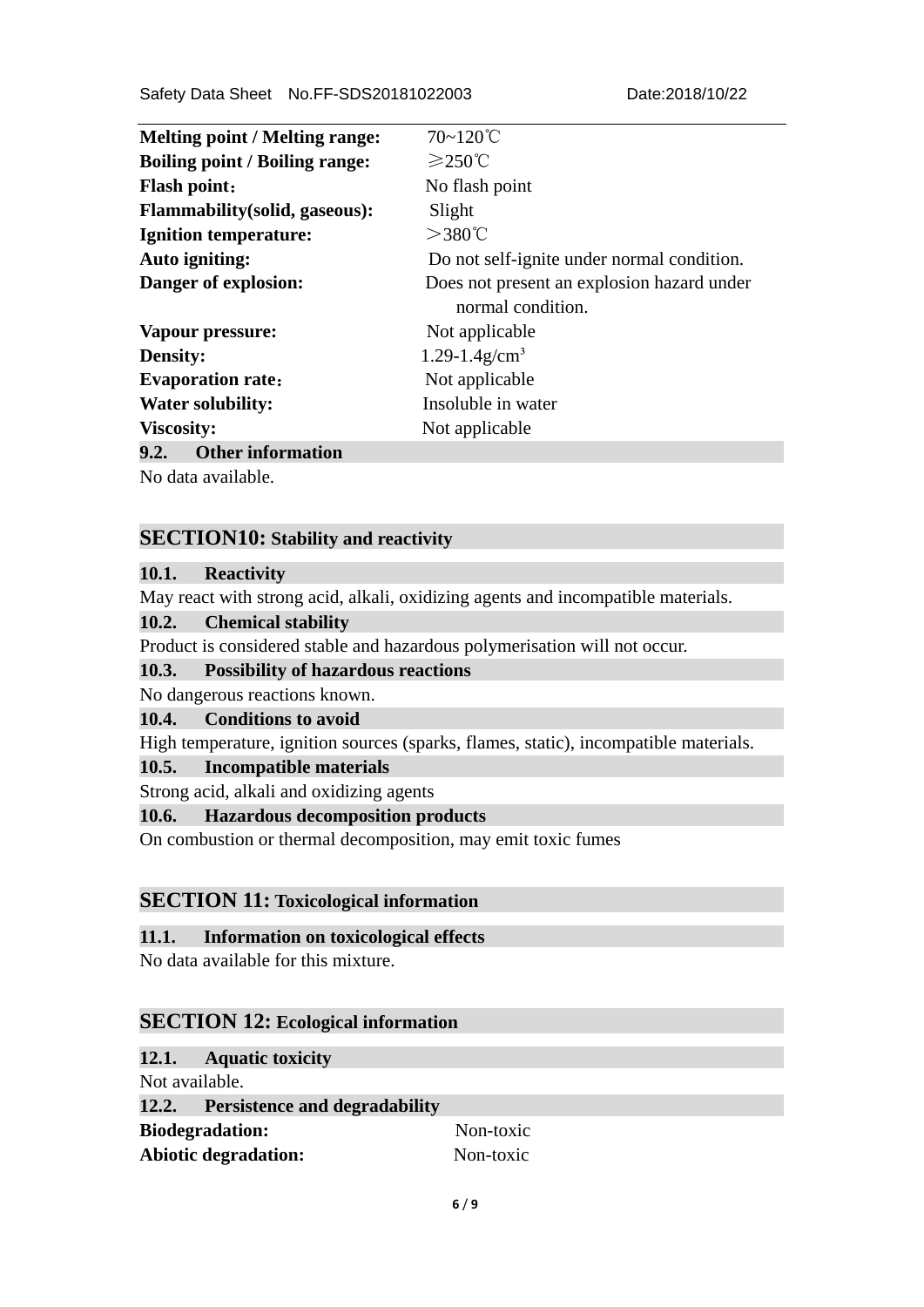| 12.3. Bioaccumulative potential          |                   |  |
|------------------------------------------|-------------------|--|
| <b>Bioconcentration factor(BCF):</b>     | No data available |  |
|                                          |                   |  |
| 12.4. Mobility in soil                   |                   |  |
| <b>Distribution to environmental:</b>    | No data available |  |
| <b>Compartments:</b>                     |                   |  |
| <b>Adsorption/Desorption:</b>            | No data available |  |
| 12.5. Results of PBT and vPvB assessment |                   |  |
| No data available.                       |                   |  |
| 12.6. Other adverse effects              |                   |  |
| No data available.                       |                   |  |

# **SECTION 13: Disposal considerations**

#### **13.1. Waste treatment methods**

DO NOT allow wash water from cleaning or process equipment to enter drains. It may be necessary to collect all wash water for treatment before disposal. In all cases disposal to sewer may be subject to local laws and regulations and these should be considered first.

Where in doubt contact the responsible authority.

# **SECTION 14: Transport information**

Based on available information, the product is not considered as dangerous goods and the UN recommendation on the transport of dangerous goods does not necessarily apply, however, it is highly recommended to get professional advice for appropriate transport

|       | <b>Transport information</b>        |                                                                   |
|-------|-------------------------------------|-------------------------------------------------------------------|
| 14.1  | <b>UN Number</b>                    | None                                                              |
| 14.2  | <b>Shipping name</b>                | None                                                              |
| 14.3  | <b>Road(ADR)</b>                    | None                                                              |
|       | Rail(RID)                           | None                                                              |
|       | Air(ICAO/IATA)                      | None                                                              |
|       | Sea(IMO/IMDG)                       | None                                                              |
| 14.4  | <b>ADR-Packing Group:</b>           | None                                                              |
| 14.5  | <b>Environmental Pollutant:</b>     | None                                                              |
|       | <b>Marine pollutant</b>             | N <sub>o</sub>                                                    |
| 14.6  | <b>Special Precautions for User</b> | N.A.                                                              |
| 14.7. |                                     | Transport in bulk according to Annex II of MARPOL 73 / 78 and the |
|       |                                     |                                                                   |

# **IBC code**

No data available

#### **SECTION 15: Regulatory information**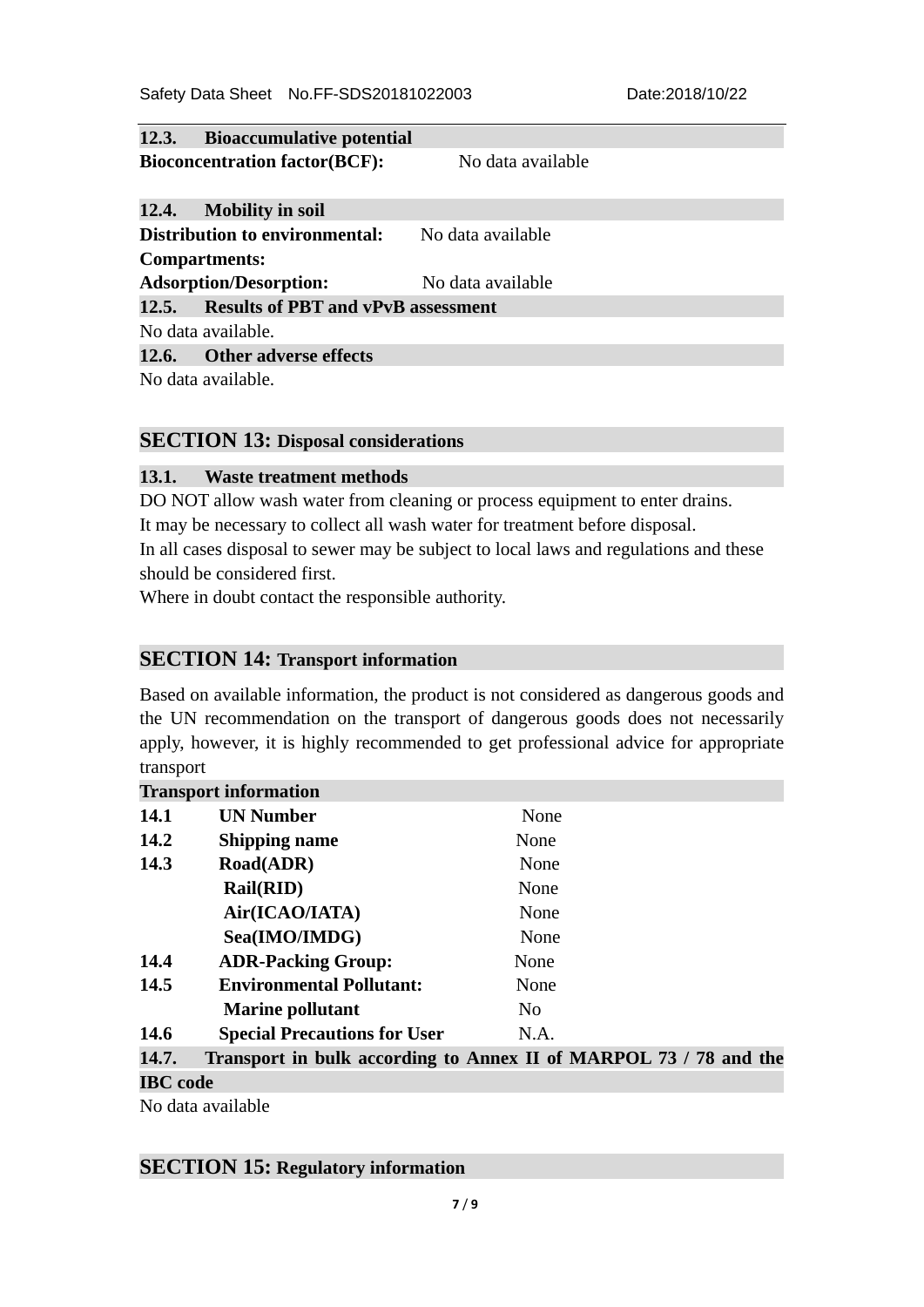# **15.1. Safety, health and environmental regulations/legislation specific for the substance or mixture**

# **15.1.1. EU-Regulations**

This safety data sheet is in compliance with the following EU legislation and its adaptations - as far as applicable - 67/548/EEC, 1999/45/EC, Regulation (EC) No 1272/2008, Regulation (EC) No 1907/2006, 98/24/EC, 92/85/EEC, 94/33/EC, 91/689/EEC and 1999/13/EC.

#### **15.1.2. International/national regulations**

No data available

# **15.1.3. Regulation for ingredients**

None

# **15.2. Chemical safety assessment**

No chemical safety assessment report was provided for this safety data sheet compilation.

# **SECTION 16: Other information**

# **16.1 Key literature references and sources for data**

- ESIS (European chemical Substances Information System),

*http://esis.jrc.ec.europa.eu/* 

- Information on Chemicals in ECHA website,

*http://echa.europa.eu/information-on-chemicals* 

- IFA GESTIS - International limit values for chemical agents - Occupational

exposure limits (OELs), *http://www.dguv.de/ifa/en/gestis/limit\_values/index.jsp* 

#### **16.2 List of relevant hazard statements and risk phrases**

| H-code   | H225: Highly flammable liquid and vapour.                       |  |
|----------|-----------------------------------------------------------------|--|
|          | H302: Harmful if swallowed.                                     |  |
|          | H315: Causes skin irritation.                                   |  |
|          | H319: Causes serious eye irritation.                            |  |
|          | H335: May cause respiratory irritation.                         |  |
|          | H318: Causes serious eye damage.                                |  |
|          | H411: Toxic to aquatic life with long lasting effects.          |  |
| R phrase | R11: Highly flammable.                                          |  |
|          | R22: Harmful if swallowed.                                      |  |
|          | R36/37/38: Irritating to eyes, respiratory system and skin.     |  |
|          | R41: Risk of serious damage to eyes.                            |  |
|          | R51/53: Toxic to aquatic organisms, may cause long-term adverse |  |
|          | effects in the aquatic environment.                             |  |

#### **16.3 Other**

This product should be stored, handled and used in accordance with good industrial hygiene practices and in conformity with any legal regulation. Many factors determine whether the reported Hazards are Risks in the workplace or other settings.

Risks may be determined by reference to Exposures Scenarios. Scale of use,